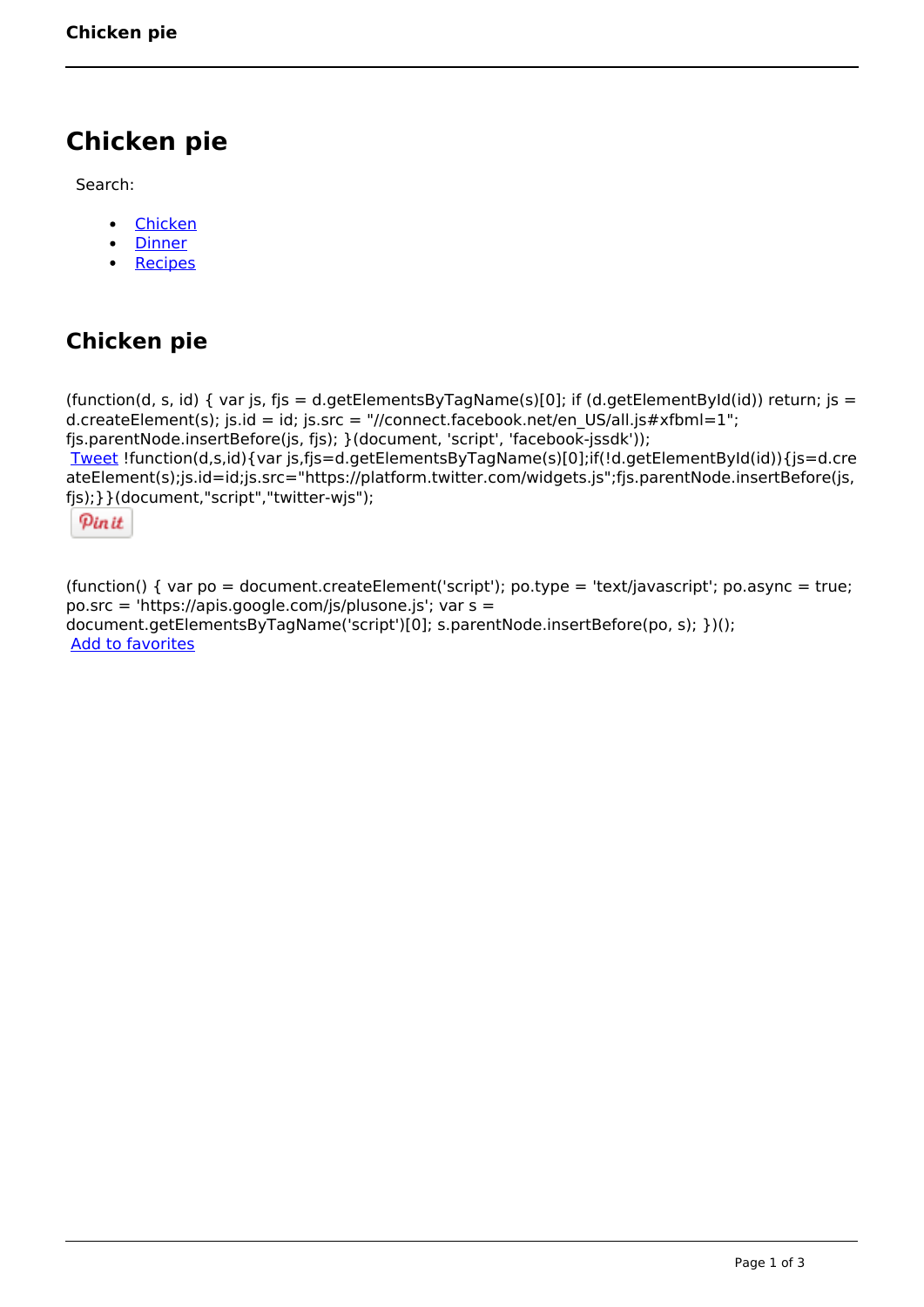### **Chicken pie**



#### Rate this recipe

8 people are cooking this [Count me in](https://www.naturalhealthmag.com.au/flag/flag/favorites/495?destination=printpdf%2F495&token=65780fbbe64507e43d89d0ae1400c071)

Looking for delicious winter recipes? Try this crispy chicken pie with chunky vegetables.

#### **Ingredients** (serves 2)

- 1 skinless chicken breast, diced
- 1 bay leaf
- $\cdot$   $\frac{1}{2}$  cup green beans, diced
- ½ cup carrot, diced
- $\cdot$   $\frac{1}{2}$  cup sweet potato, diced
- $\cdot$   $\frac{1}{2}$  cup leek, finely sliced
- 1/2 cup chicken stock (from poaching chicken breast)
- 2 tbs low-fat milk
- 1 tbs cornflour
- 1 tbsp flat leaf parsley, chopped
- Cracked black pepper to season
- 2 small sheets low-fat filo pastry to fit over the individual pie tin
- tsp olive oil

#### **Method**

Preheat oven to 200°C.

In a saucepan, poach chicken breast with bay leaf for 15 to 20 minutes. Put aside ½ cup of stock for